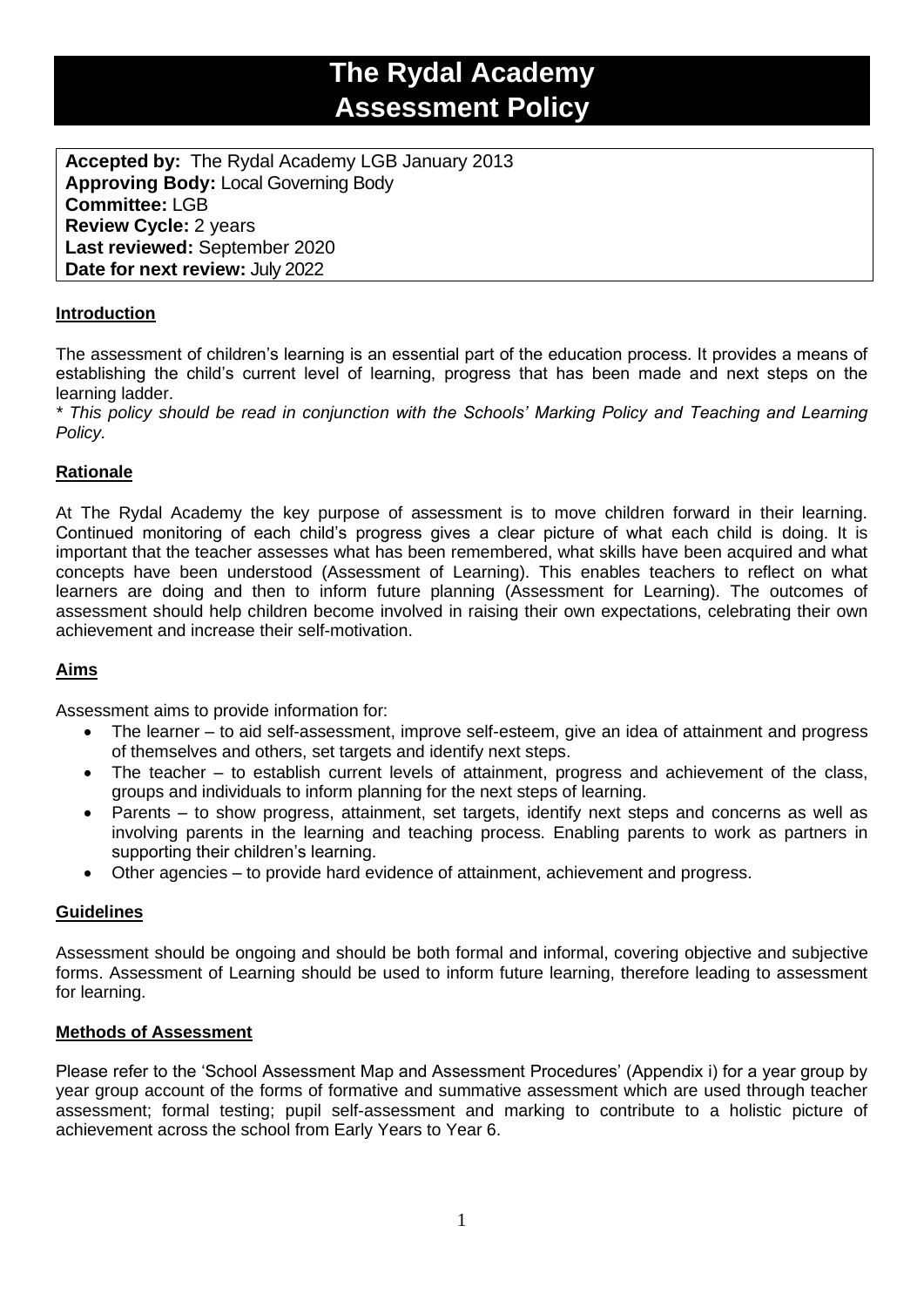#### **Statutory Assessments and tests**

Statutory assessment is conducted in accordance with government guidance through: Early Years Development Matters; Individual Education Plans for Special Educational Needs and Disabled pupils; KS1 phonics testing; Key Stage 1 SATs and teacher assessments and Key Stage 2 SATs and teacher assessments. Special arrangement for adapting tasks and tests to make them accessible for EAL pupils and pupils with special needs are in line with government regulations. Parents are informed of test dates well in advance to avoid absence.

#### **Record keeping, moderation and reporting**

Pupil progress and attainment information in reading, writing and maths and in all Early Years areas is entered into the Insights tracking system, shared and analysed by the Senior Leadership Team, Core Subject Leaders and the relevant cohort teachers on a termly basis. Science and all other curriculum areas are assessed across the school year with attainment information being analysed by the Senior Leadership Team, relevant subject leaders and cohort teachers on an annual basis.

A variety of moderation exercises across year groups, key stages, subjects and the whole school are also planned into the School Self-review map on a half termly basis.

Parents and carers are informed of pupil progress, attainment and targets for improvement in the autumn and spring terms, and through an end of year report in the summer term.

Pupils are continually updated as to their progress as well as next steps to improvement through verbal feedback, marking and more formal reporting. Pupils also participate in report writing in summer term.

#### **Roles and responsibilities**

The Governing body is responsible for monitoring that assessment, reporting and recording policy and practice are inline with statutory requirements.

The Headteacher is responsible for ensuring assessment, reporting and recording policy and practice are in line with statutory requirement and that all stakeholders are aware of and accountable for the attainment and progress of pupils from Early Years to end of Key Stage 2.

The Senior Leadership team are responsible for ensuring that statutory requirements and school policy are followed through: moderation, scrutiny, observation, monitoring and evaluation of assessment procedures within their areas of responsibility and across the school, as well as providing feedback to staff and reporting to the Headteacher.

Teaching staff are accountable for the upkeep of ongoing progress and achievement records and records of testing in relation to any classes, groups or subjects they are responsible for teaching. They should ensure assessment information is shared with pupils and parents through feedback and reporting and that future planning takes account of current assessment to allow for best progress.

Support staff are accountable for contributing to teachers' assessment of individuals or groups of pupils to aid in the upkeep of ongoing progress and achievement records. They should also work with the teaching team, pupil and parent to ensure that support or interventions allow pupils to make best progress.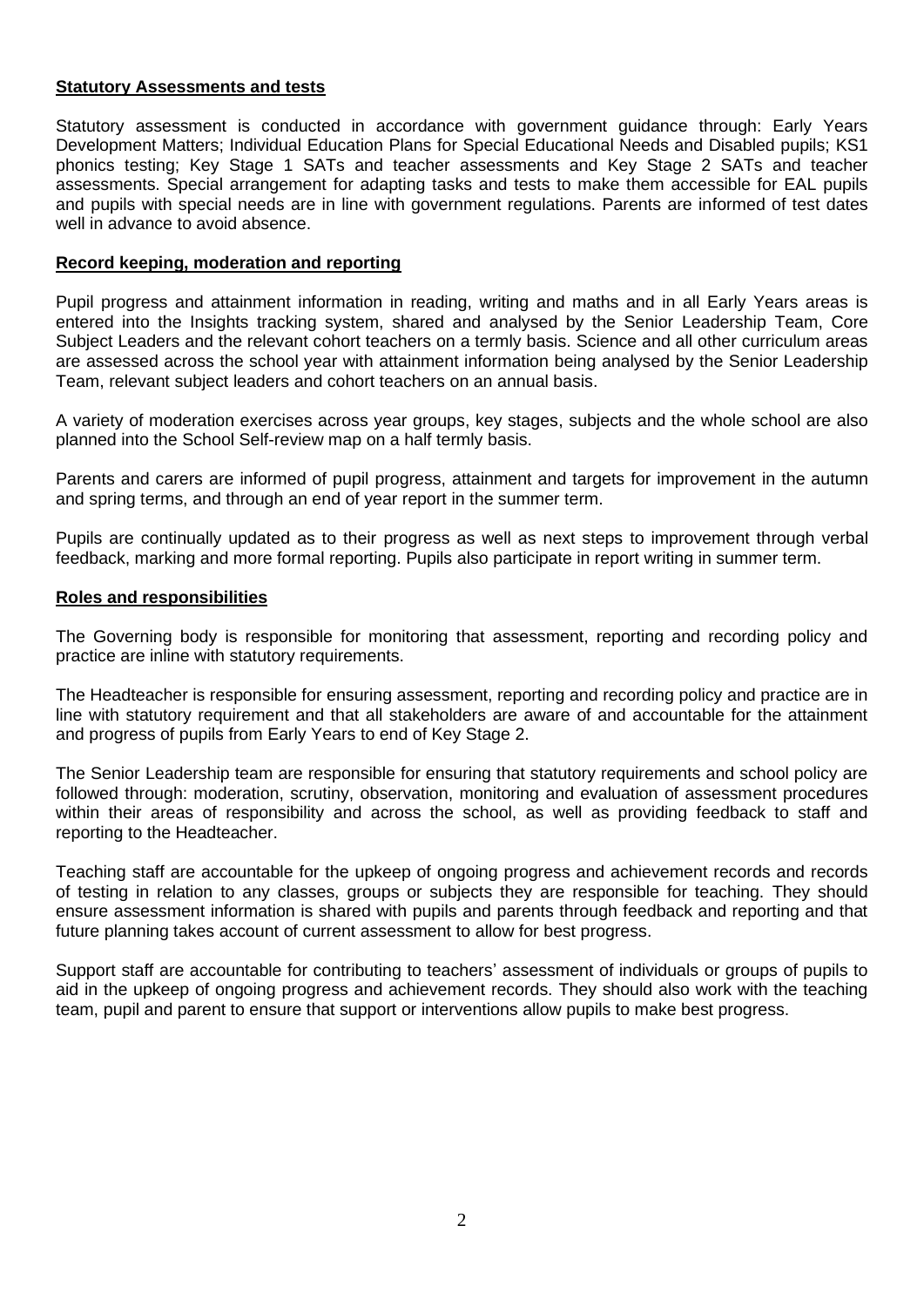## **School Assessment Map**

| Cohort         | <b>Teacher Assessment</b>                                                                                                                                                                         | <b>Marking</b>                                                                                                                | <b>Pupil - Self and Peer Assessment</b>                                                                                                                       | <b>Formal Testing</b>                                                                                                              |
|----------------|---------------------------------------------------------------------------------------------------------------------------------------------------------------------------------------------------|-------------------------------------------------------------------------------------------------------------------------------|---------------------------------------------------------------------------------------------------------------------------------------------------------------|------------------------------------------------------------------------------------------------------------------------------------|
| Early<br>Years | Development Matters (entered on Insights<br>tracking system)<br>Tapestry<br>Letters and sounds phase tracking<br>Phonological awareness tracking                                                  | Verbal feedback<br>Observations on Tapestry against<br><b>Development Matters</b><br>Next steps given in maths and<br>writing | Child initiated curriculum<br>$\bullet$<br>Pupils given opportunities to review their<br>online Tapestry profile alongside an adult                           | Speech and language<br>$\bullet$<br>assessments                                                                                    |
| <b>Elms</b>    | P scales (entered on Insights tracking system)<br>PIVATs assessments for reading, English and<br>maths<br>Letters & Sounds phase tracking<br>Phonological awareness tracking                      | Verbal feedback<br>Against LO & next steps<br>Weekly next step given in maths and<br>writing                                  | Self-assessment in writing alongside an adult<br>$\bullet$<br>once per fortnight.<br>Verbal self-assessment alongside adult daily<br>Purple pens for editing. | Speech and language<br>$\bullet$<br>assessments<br>Statutory testing where<br>applicable e.g. phonics testing<br>and SATs testing. |
| Year 1         | Against curriculum objectives for all subjects<br>$\bullet$<br>using the Insights tracking system.<br>P scales if necessary<br>Letters & Sounds phase tracking<br>Phonological awareness tracking | Verbal feedback<br>Against LO & next steps<br>Whole class impact marking in<br>writing                                        | Self/peer marking used (occasionally) in all<br>$\bullet$<br>subjects<br>Purple pens used for editing                                                         | Year 1 Phonics test<br><b>Star Reader tests</b>                                                                                    |
| Year 2         | Against curriculum objectives for all subjects<br>$\bullet$<br>using the Insights tracking system.<br>P scales if necessary<br>Letters & Sounds phase tracking                                    | Verbal feedback<br>Against LO & next steps<br>Whole class impact marking in<br>writing                                        | Self/peer marking used in all subjects<br>$\bullet$<br>Purple pens used for editing                                                                           | SATs (May)<br>Year 1 Phonics test re-sit<br><b>Star Reader tests</b>                                                               |
| Year 3         | Against curriculum objectives for all subjects<br>using the Insights tracking system.<br>Letters & Sounds phase tracking (prior lower<br>attaining pupils)                                        | Verbal feedback<br>Against LO & next steps<br>Whole class impact marking in<br>writing                                        | Self/peer marking used in all subjects<br>$\bullet$<br>Purple pens used for editing                                                                           | Star Reader tests<br><b>Optional SATs tests</b>                                                                                    |
| Year 4         | Against curriculum objectives for all subjects<br>using the Insights tracking system.                                                                                                             | Verbal feedback<br>Against LO & next steps<br>Whole class impact marking in<br>writing                                        | Self/peer marking used in all subjects<br>$\bullet$<br>Purple pens used for editing                                                                           | Year 4 times table tests<br><b>Star Reader tests</b><br><b>Optional SATs tests</b>                                                 |
| Year 5         | Against curriculum objectives for all subjects<br>using the Insights tracking system.                                                                                                             | Verbal feedback<br>Against LO & next steps<br>Whole class impact marking in<br>writing                                        | Self/peer marking used in all subjects<br>$\bullet$<br>Purple pens used for editing                                                                           | <b>Star Reader tests</b><br><b>Optional SATs tests</b>                                                                             |
| Year 6         | Against curriculum objectives for all subjects<br>using the Insights tracking system.                                                                                                             | Verbal feedback<br>Against LO & next steps<br>Whole class impact marking in<br>writing                                        | Self/peer marking used in all subjects<br>$\bullet$<br>Purple pens used for editing                                                                           | SATs (May)<br>$\bullet$<br>Practise SATs (half termly)<br><b>Star Reader tests</b>                                                 |